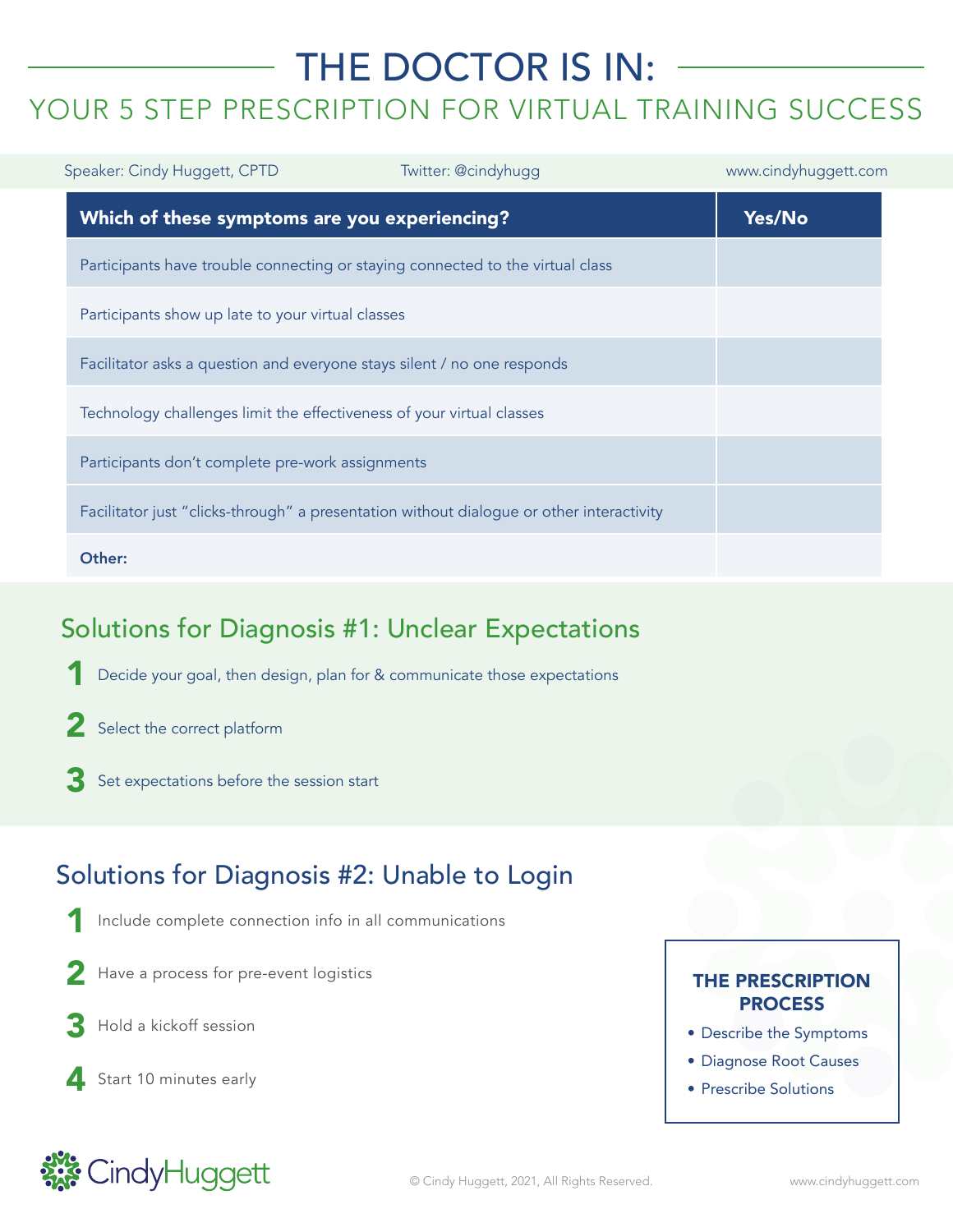### Solutions for Diagnosis #3: Unengaged Participants

- Design relevant, interactive sessions 1
- 2 Interact & Engage every few minutes!
- **3** Begin the moment a participant logs in
- **4** Remember that virtual training is still training
- Involve their managers 5
- $\bullet$  Teach the platform tools as you use them

#### INTERACTIVITY = PLATFORM TOOLS + YOUR CREATIVITY

Looking for activity ideas?

Download the Ready to Use Activities white paper from

www.cindyhuggett.com/ resources

### Solutions for Diagnosis #4: Unheard Audio (& other tech issues)

- Test technology in advance (both facilitator and participant connections) 1
- 2 Ask participants to use headsets instead of relying on device speakers
- Use wired connections, or "prioritize" your device on wi-fi 3
- Increase available bandwidth (close out of everything else that's using it!)

#### Solutions for Diagnosis #5: Unexpected Challenges

- Learn the platform (every button, every feature) 1
- 2 Have backup options
- Stay calm, take deep breaths 3
- Have alternate ways to communicate with everyone

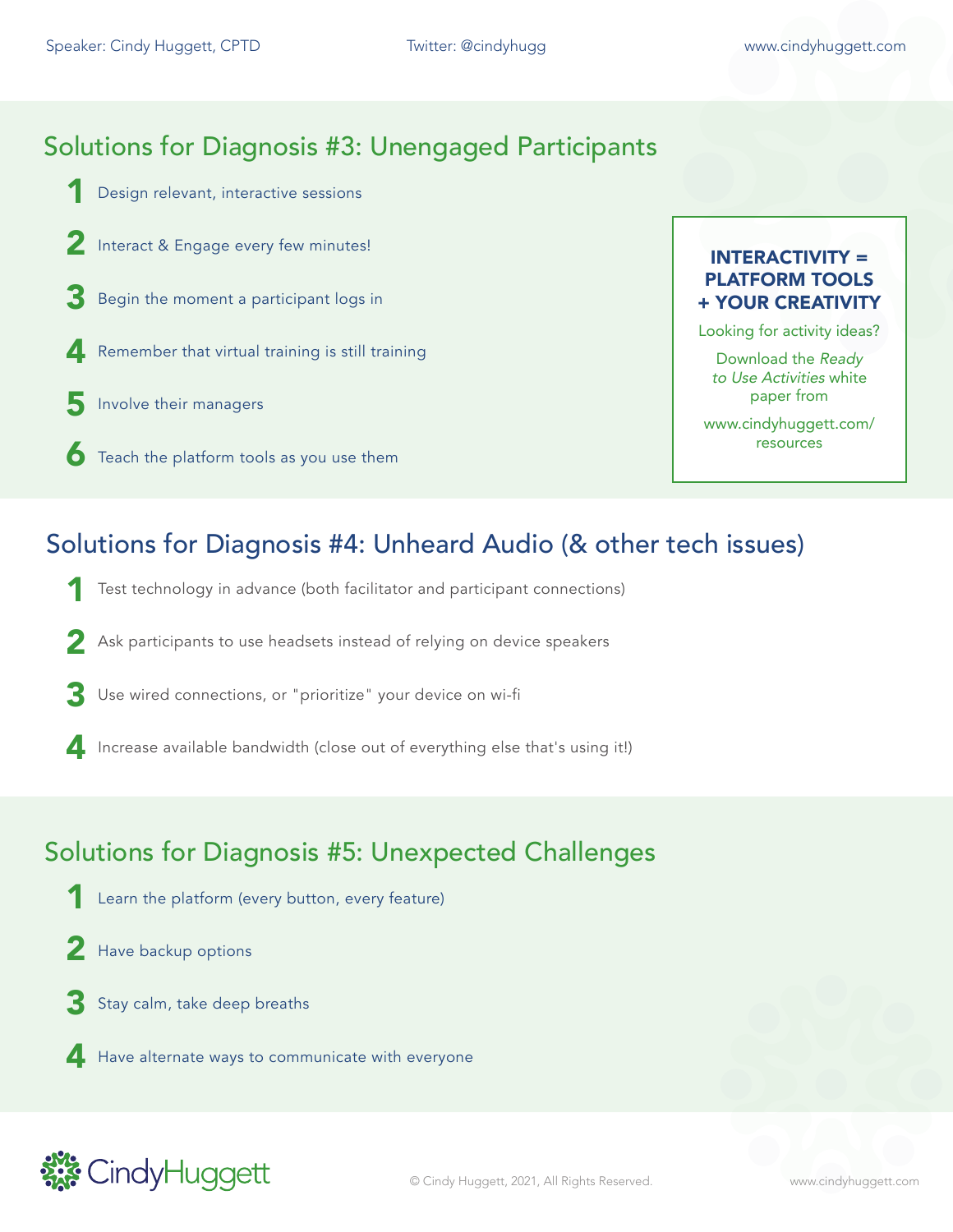#### More Engagement Strategies

- Set expectations. Is it an online meeting? A webcast presentation? A seminar? Or a training class? Make sure everyone is on the same page. 1
- **2** Design using tools + creativity. Use all of the tools the platform has to offer, and get creative with using them to achieve your objectives. offer, and get creative with using them to achieve your objectives.
- **3** Engage learners every few minutes. From the start, keep them interested and engaged in their own learning. and engaged in their own learning.
- **Focus on the learners, not on presenting.** If your goal is to have an interactive training class, then remember adult learning principles. Ke interactive training class, then remember adult learning principles. Keep your focus on the learners instead of thinking about creating a presentation.

| How well are the these techniques used in your virtual training?<br>Rate each item below. | <u></u><br>$5 =$ excellent<br>$3 = average$<br>$1 = needs$<br>improvement |
|-------------------------------------------------------------------------------------------|---------------------------------------------------------------------------|
| Set clear expectations in advance of the virtual event                                    |                                                                           |
| Create a welcoming online environment                                                     |                                                                           |
| Invite learners into the conversation from the start (the time they log in)               |                                                                           |
| Design includes frequent interaction and encourages participant engagement                |                                                                           |
| Create opportunity for discussion and dialogue using all available platform tools         |                                                                           |
| Adapt content to make it relevant to learners (i.e. stories, examples, etc.)              |                                                                           |
| Use a producer for every event, in order to support the facilitator and participants      |                                                                           |
| Minimize technology challenges via advance preparation of facilitator & participants      |                                                                           |
| Handle unexpected technology challenges with ease                                         |                                                                           |
| <b>Total:</b>                                                                             |                                                                           |



Rating